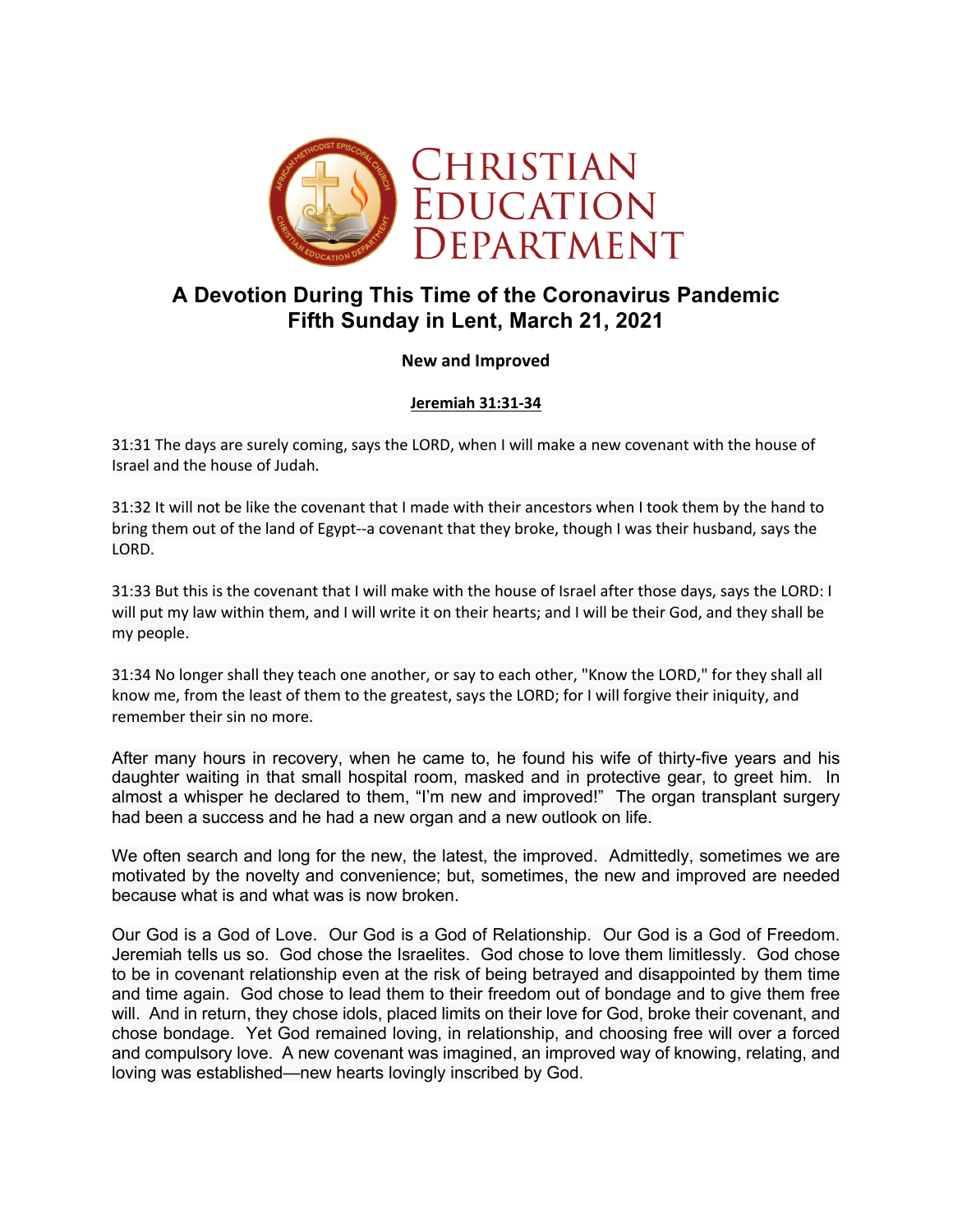Lent presents us with the opportunity to examine our covenant relationship with this same God who chooses love, relationship, and free will—the same God who chooses us over and over again no matter what. What does your heart look like? How is it marked by God's word, will, and way?

**TALK:** Take a moment to be silent, reflect, and share (write down)—Reflecting on the scripture, how are you remaining faithful to your part of the covenant with God?

## **PRAY:**

Create in me a clean heart, O God, and put a new and right spirit within me. AMEN

## **ACT:**

1. Based on your reflections from the TALK section, are there covenant relationships that are broken that you are being called to mend or restore? For the next seven days, pray and ask God to show you the next faithful steps which you need to take toward this restoration. In this Lenten Season, do what you can to protect the health of others and yourself by practicing social distancing as much as possible, washing your hands often, wearing face covering to help prevent the spread of COVID-19, and prayerfully considering getting the vaccine when it is available— See: http://www.amechealth.org.

2. See also the activity that accompanies this devotion.

3. 2021 Liberation and Unity Lenten Devotional: https://www.amazon.com/LIBERATION-UNITY-Lenten-Devotional-Meditationebook/dp/B08TGHQ3TX/ref=sr/\_1/\_1?crid=2PZK8J6YGY2LB&dchild=1&keywords=2021+lente n+devotional+liberation+and+unity&qid=1612922064&sprefix=2021+liberation+and+unity,aps,1 59&sr=8-1

| Song: | Lord, I Want to Be a Christian |
|-------|--------------------------------|
|       | AMEC Hymnal, #282              |

- 1. Lord, I want to be a Chris-tian In-a my heart, in-a my heart, Lord, I want to be a Chris-tian In-a my heart. In-a my heart, (In-a my heart,) In-a my heart, (In-a my heart,) Lord, I want to be a Chris-tian In-a my heart.
- 2. Lord, I want to be more lov-ing In-a my heart, in-a my heart, Lord, I want to be more lov-ing In-a my heart. In-a my heart, (In-a my heart,) In-a my heart, (In-a my heart,) Lord, I want to be more lov-ing In-a my heart.
- 3. Lord, I want to be more ho-ly In-a my heart, in-a my heart, Lord, I want to be more ho-ly In-a my heart. In-a my heart, (In-a my heart,) In-a my heart, (In-a my heart,) Lord, I want to be more ho-ly In-a my heart.
- 4. I don't want to be like Ju-das In-a my heart, in-a my heart, I don't want to be like Ju-das In-a my heart.